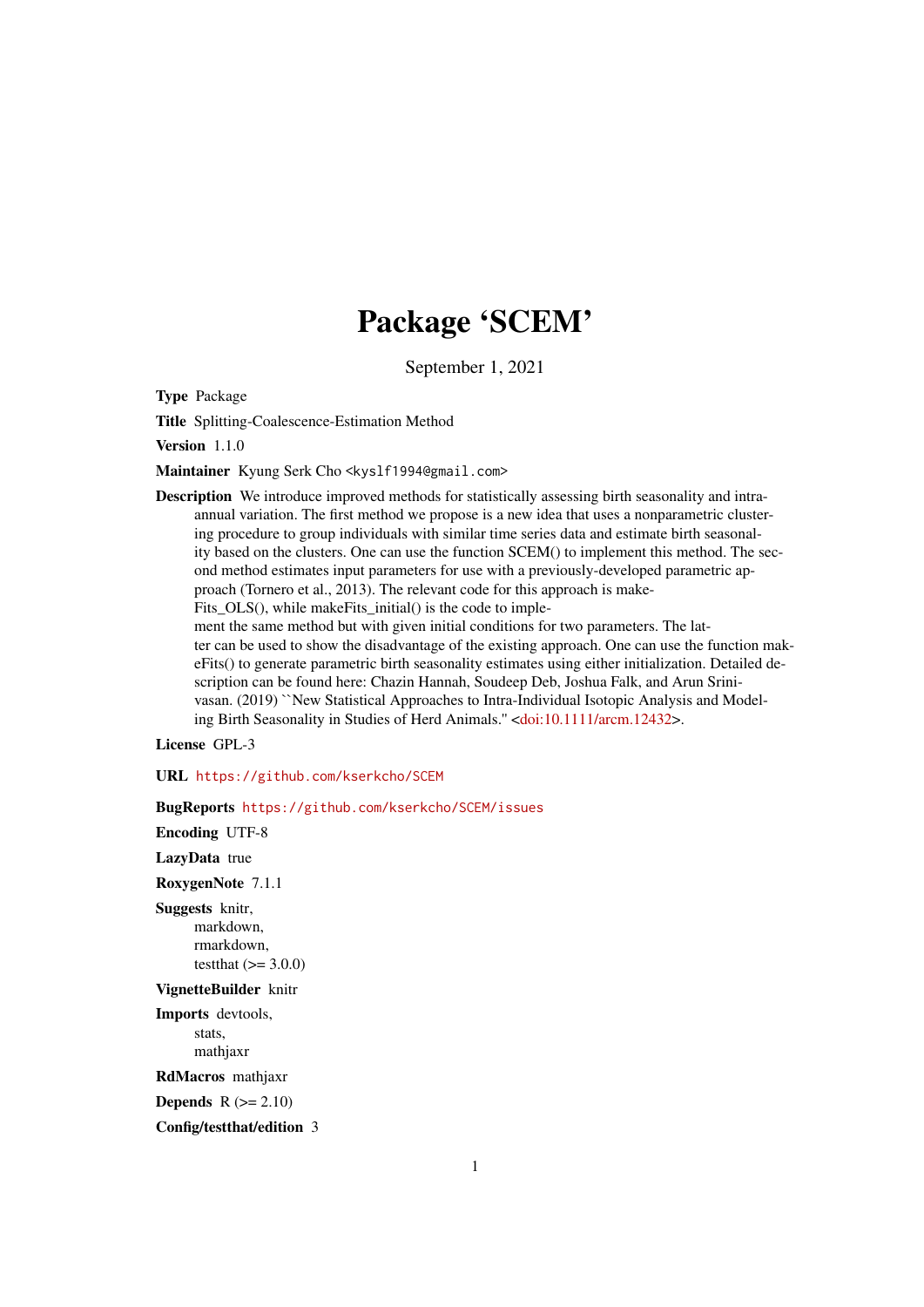### <span id="page-1-0"></span>R topics documented:

| Index | 15 |
|-------|----|
|       |    |
|       |    |
|       |    |
|       |    |
|       |    |
|       |    |
|       |    |
|       |    |
|       |    |
|       |    |
|       |    |
|       |    |
|       |    |
|       |    |
|       |    |

armenia *Armenia dataset*

#### Description

Archaeological faunal remains (24 sheep second molars) from Late Bronze Age (1500–1100 BCE) sites in the Tsaghkahovit Plain, Armenia

#### Usage

data("armenia")

#### Format

A data frame with 223 observations on the following 4 variables.

ID a numeric vector Subsample a factor with levels A B C D E F G H I J distance a numeric vector oxygen a numeric vector

#### Source

H. Chazin, S. Deb, J Falk and A. SRINIVASAN

#### References

Chazin, Hannah, Soudeep Deb, Joshua Falk, and Arun Srinivasan. 2019. "New Statistical Approaches to Intra-Individual Isotopic Analysis and Modeling Birth Seasonality in Studies of Herd Animals." Archaeometry 61 (2): 478–93

#### Examples

data(armenia)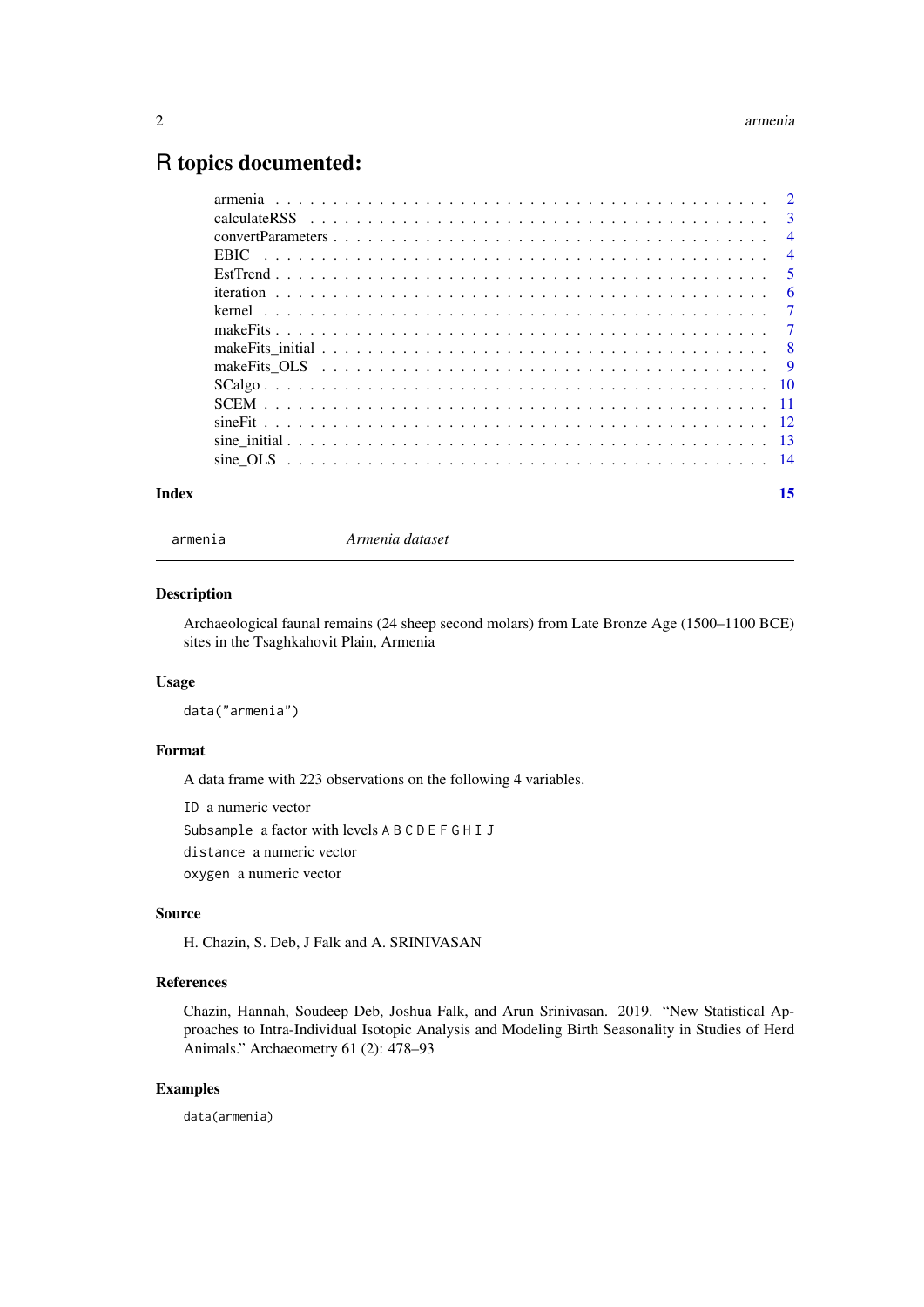<span id="page-2-0"></span>

#### Description

SCEM uses the residual sum of squares for each group to give a sense of the error in estimation. It is defined by:

$$
RSS(S_q) = \sum_{k \in S_q} \sum_{i=1}^{n_k} ||y_{k,i} - \hat{\mu}_{S_q} \left(\frac{i}{n_k}\right) - \hat{c}_k||^2
$$

(See Chazin et al. 2019, Supplemental Materials 1).

The trend function for each individual time series is estimated non-parametrically by the local linear estimate (as discussed in Fan and Gijbels (1996)). Then, the common trend function for the group is estimated by taking the average over the group. Next, the shift functions are estimated as the differences from the individual trend functions and finally, the residual sum of squares are calculated using the original values, the common trend functions and the shifts.

#### Usage

calculateRSS(paths, S, bandwidth)

#### Arguments

| paths     | A list of data frames, where each frame contains the data for one individual.<br>Every data frame should have two columns with names 'distance' and 'oxygen'. |
|-----------|---------------------------------------------------------------------------------------------------------------------------------------------------------------|
| -S        | A vector of integers showing which individuals are considered in the group.                                                                                   |
| bandwidth | Denotes the order of the bandwidth that should be used in the estimation process.<br>bandwidth $= k$ will mean that the bandwidth is $n^k$ .                  |

#### Value

A vector of length equal to the group-size, so that each element is the RSS for the corresponding individual in the group.

#### Examples

```
armenia_split = split(armenia,f = armenia$ID)
band = -0.33p = length(armenia_split)
calculateRSS(armenia_split,1:p,band)
```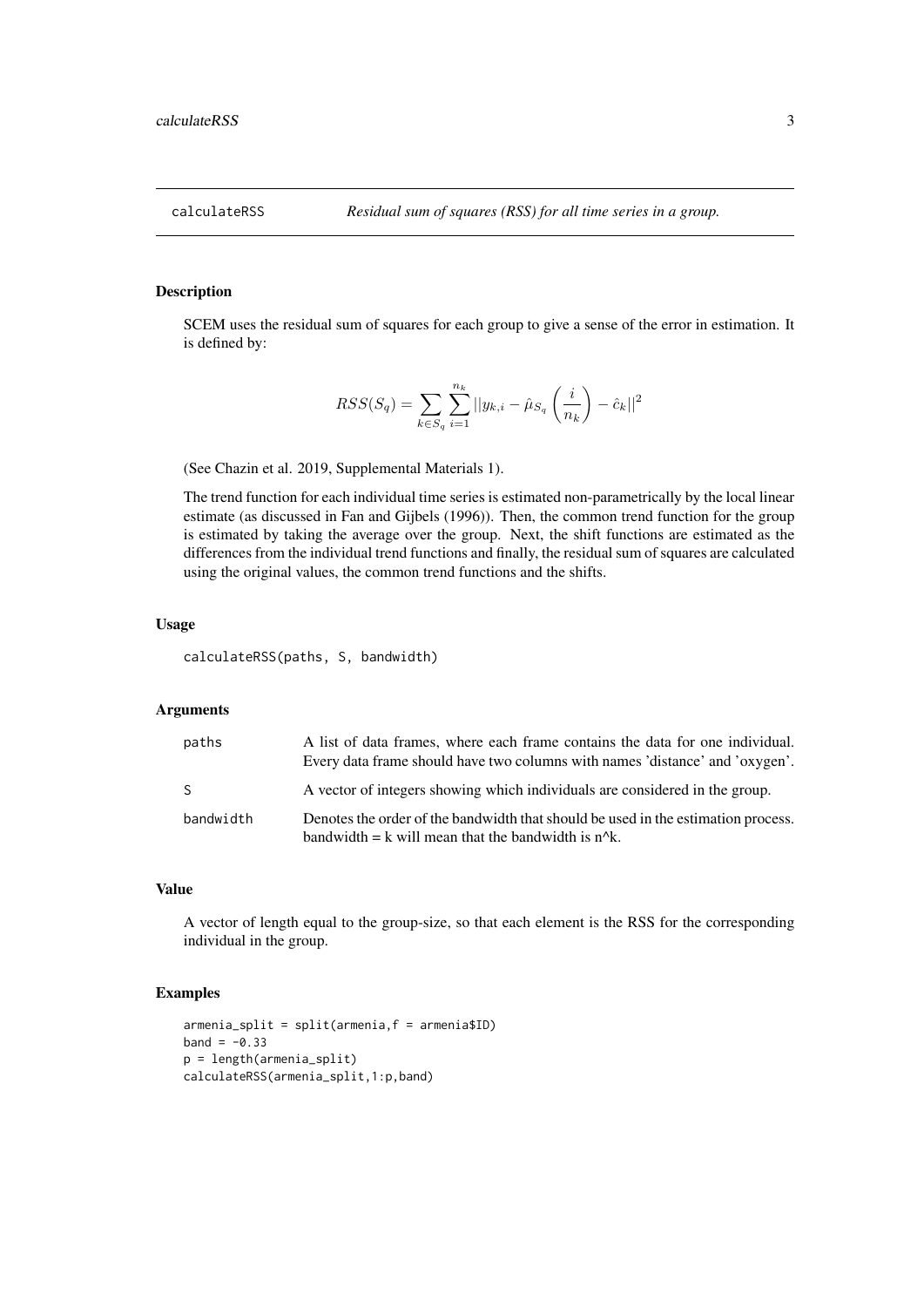<span id="page-3-0"></span>

#### Description

This function converts the estimated parameters from the non-linear least squares (NLS) model fit to the appropriate parameter space corresponding to the cosine model proposed by Balasse et al (2012).

#### Usage

convertParameters(curve)

#### Arguments

curve A fitted model object from nls function. The fitted model should have the following parameter estimates - amplitude, intercept, frequency, phase.

#### Value

A list containing the following components:

| amplitude | estimated amplitude        |
|-----------|----------------------------|
| intercept | estimated intercept        |
| x0        | delay of the data          |
| X         | period of the data         |
| birth     | birth seasonality estimate |

#### Examples

```
armenia_split = split(armenia,f = armenia$ID)curve = sineFit(armenia_split[[1]],method = "OLS")
convertParameters(curve)
```
EBIC *Bayesian Information Criterion (BIC) for a partition.*

#### Description

This function calculates an extended version of BIC, which is computed using a particular weighted average of the total residual sum of squares and the number of clusters.

SCEM uses the following equation for the BIC of each partition:

$$
BIC(P) = (np) \log \left\{ \frac{RSS(P)}{np} \right\} + |P|(B_n^{-1} - 1) \log(nB_n),
$$

where  $RSS(P) = \sum_{q=1}^{Q} RSS(S_q)$ .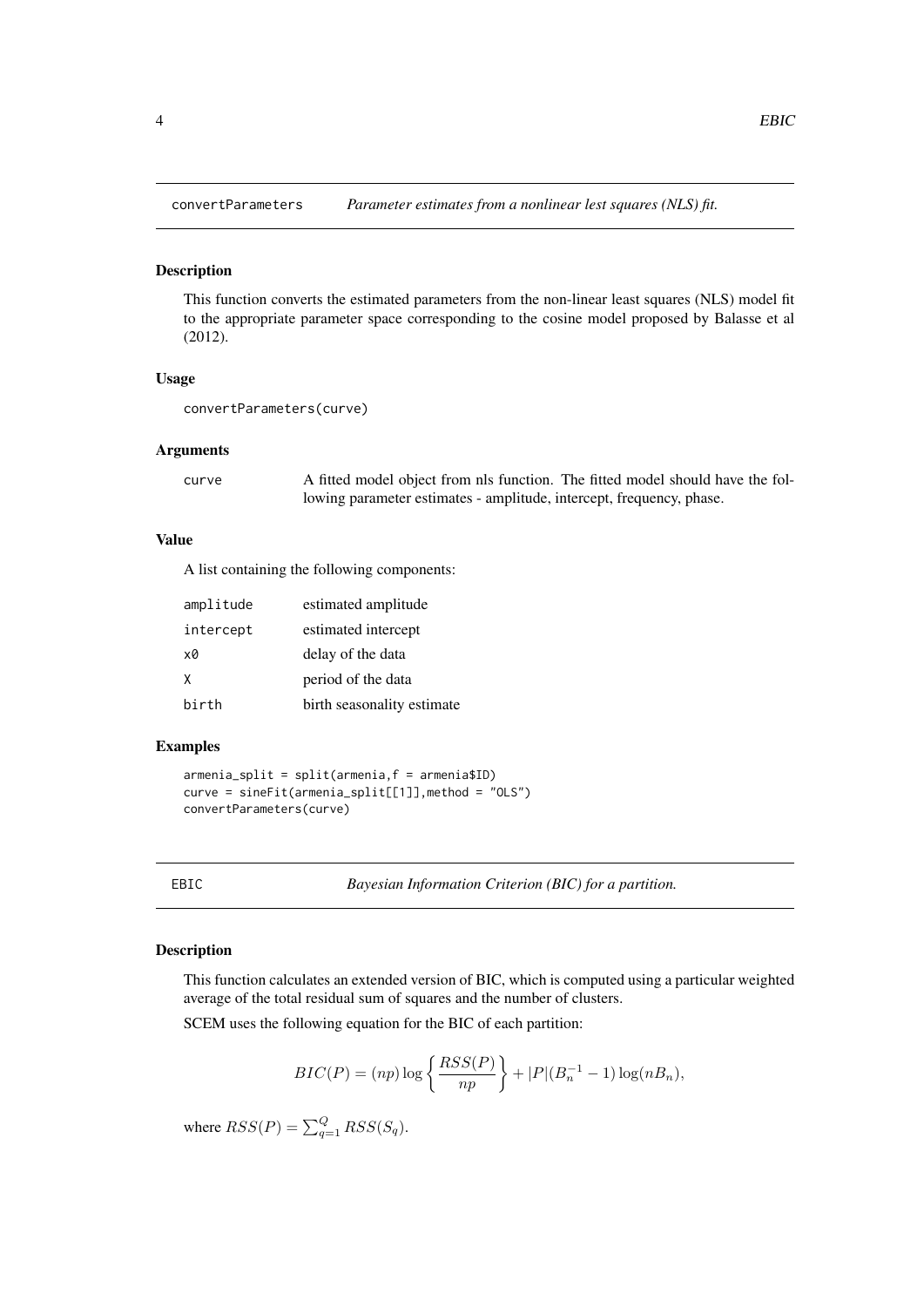#### <span id="page-4-0"></span>EstTrend 5

The sample size of each individual time series (i.e. the number of observations) is denoted by  $n$ , but in dealing with archaeological data, not all the time series in a data set will have the same number of observations.

In order to have a reasonable representative value for the sample size, we have chosen to use the natural arithmetic mean  $n = (n_1 + \ldots + n_p)/p$ .

 $(B_n^{-1} - 1) \log(nB_n)$  is the tuning parameter that places the penalty on the number of clusters (also note that the term  $nB_n$ ). Using a different tuning parameter  $\gamma_n$  in place of  $(B_n^{-1} - 1) \log(nB_n)$ allows stronger or weaker penalties on the number of clusters.

#### Usage

EBIC(paths, partition, bandwidth)

#### Arguments

| paths     | A list of data frames, where each frame contains the data for one individual.                                                                |
|-----------|----------------------------------------------------------------------------------------------------------------------------------------------|
|           | Every data frame should have two columns with names 'distance' and 'oxygen'.                                                                 |
| partition | A list of vectors. Each element in the list is a vector of integers, corresponding<br>to individuals considered in one group.                |
| bandwidth | Denotes the order of the bandwidth that should be used in the estimation process.<br>bandwidth $= k$ will mean that the bandwidth is $n^k$ . |

#### Value

Value of the extended BIC function for the partition.

#### Examples

```
armenia_split = split(armenia,f = armenia$ID)
band = -0.33p = length(armenia_split)
EBIC(armenia_split,1:p,band)
```
EstTrend *Estimates the trend function for a time series.*

#### Description

The trend function for each individual time series is estimated non-parametrically by the local linear estimate (as discussed in Fan and Gijbels (1996)). Detailed description can be found in Chazin et al. 2019, Supplemental Materials 1.

#### Usage

EstTrend(y, time, bandwidth)

#### Arguments

|           | A vector of time series observations.                                                |
|-----------|--------------------------------------------------------------------------------------|
| time      | A vector of time points where the value of the trend needs to be estimated.          |
| bandwidth | Denotes the order of the bandwidth that should be used in the estimation process.    |
|           | bandwidth $= k$ will mean that the bandwidth is n <sup><math>\Lambda</math></sup> k. |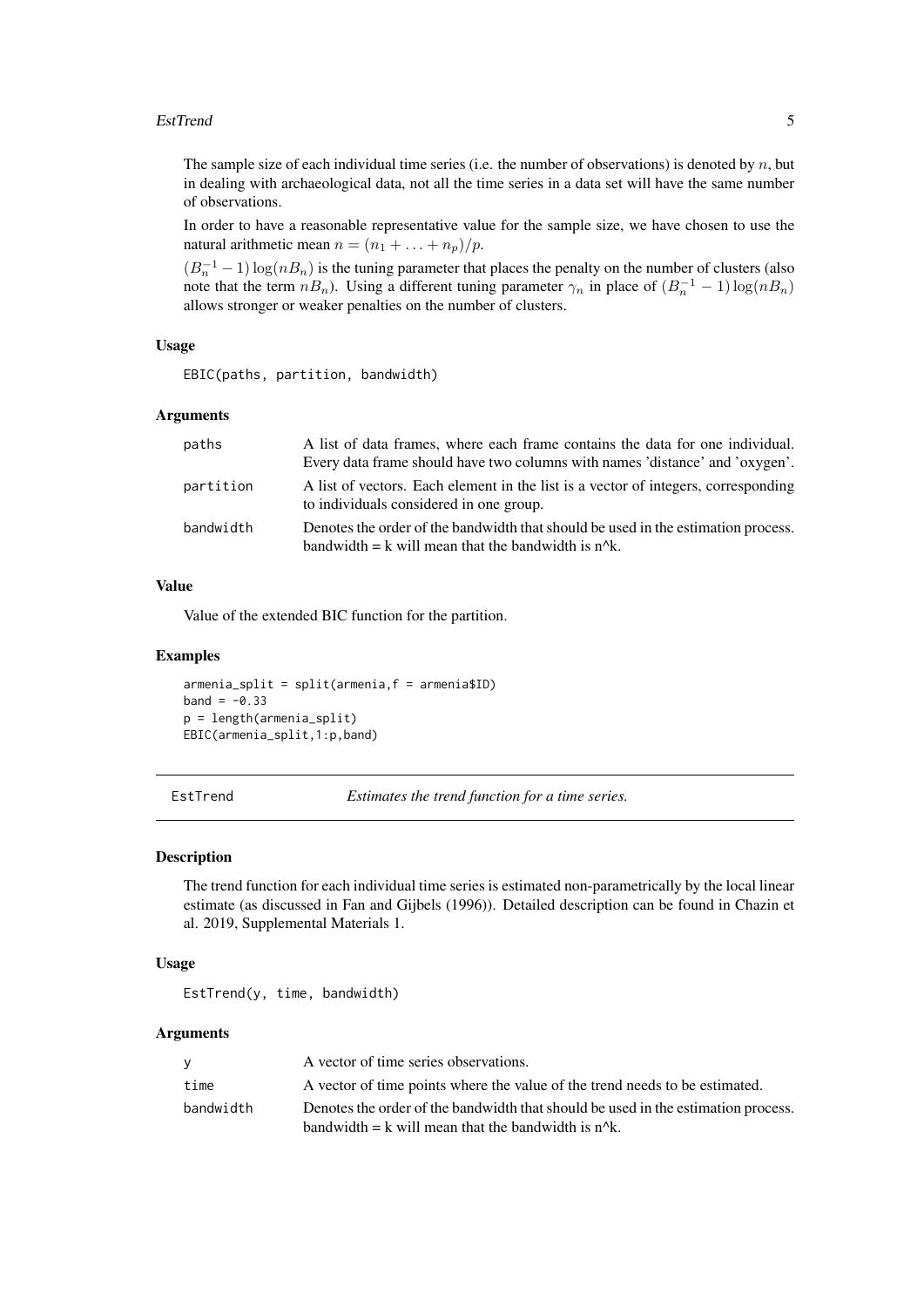#### Value

A vector of estimated values for the trend function at the given time-points.

#### Examples

```
armenia_split = split(armenia,f = armenia$ID)
band = -0.33z = armenia_split[[1]]$oxygen
n = length(z)ndx = (1:n)/nEstTrend(z,ndx,band)
```

| iteration |         |  | Iteration step for the Splitting-Coalescence-Estimation Method |  |
|-----------|---------|--|----------------------------------------------------------------|--|
|           | (SCEM). |  |                                                                |  |

#### Description

This function performs the iteration step. Detailed description can be found in Chazin et al. 2019, Supplemental Materials 1.

#### Usage

iteration(paths, U, bandwidth)

#### Arguments

| paths     | A list of data frames, where each frame contains the data for one individual.<br>Every data frame should have two columns with names 'distance' and 'oxygen'. |
|-----------|---------------------------------------------------------------------------------------------------------------------------------------------------------------|
|           | A list of vectors. Each element in the list is a vector of integers, corresponding<br>to individuals considered in one group.                                 |
| bandwidth | Denotes the order of the bandwidth that should be used in the estimation process.<br>bandwidth $= k$ will mean that the bandwidth is $n^k$ .                  |

#### Value

A list containing the following components:

| S1 | A set of individuals who are in the cluster            |
|----|--------------------------------------------------------|
|    | A set of individuals to be used in the next iteration. |

#### Examples

```
## Not run:
armenia_split = split(armenia,f = armenia$ID)
band = -0.33p = length(armenia_split)
iteration(armenia_split,1:p,band)
## End(Not run)
```
<span id="page-5-0"></span>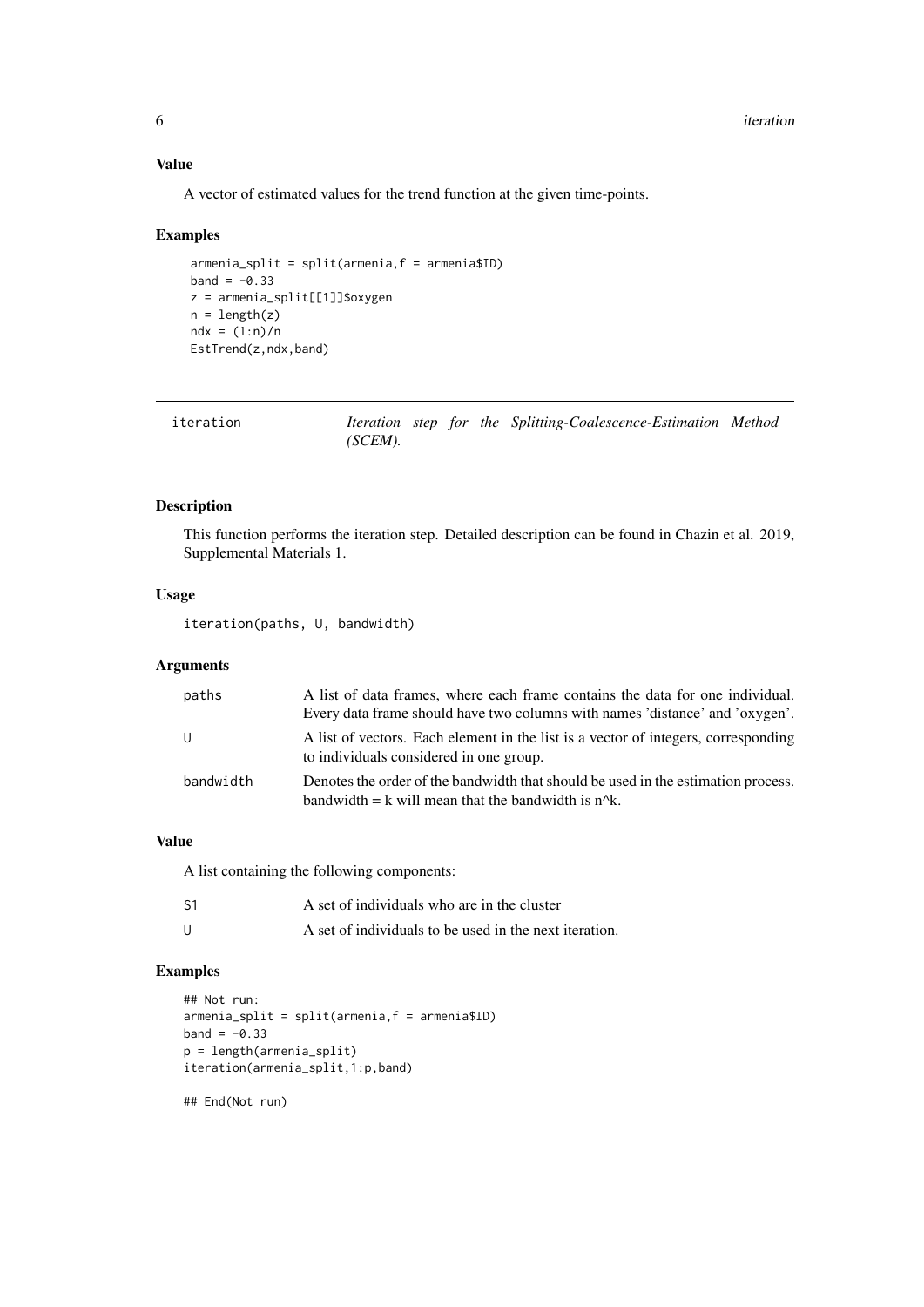<span id="page-6-0"></span>

#### Description

Calculates the value of the Epanechnikov kernel function for any vector.

#### Usage

kernel(v)

#### Arguments

v A vector of real numbers.

#### Value

A vector of the calculated kernel values for the input vector.

#### References

Epanechnikov, V. A. (1969). Non-parametric estimation of a multivariate probability density. Theory of Probability and its Applications, 14(1), 153-6.

#### Examples

 $x = runif(10)$ kernel(x)

makeFits *Prepare results for cosine model fit.*

#### Description

This function performs the nonlinear least squares (NLS) regression method for the cosine model. It fits the NLS method as required, and then computes different quantities for the birth seasonality estimates corresponding to different individuals.

#### Usage

```
makeFits(
  paths,
  amplitude = NULL,
  intercept = NULL,
  method = c("OLS", "initial")
)
```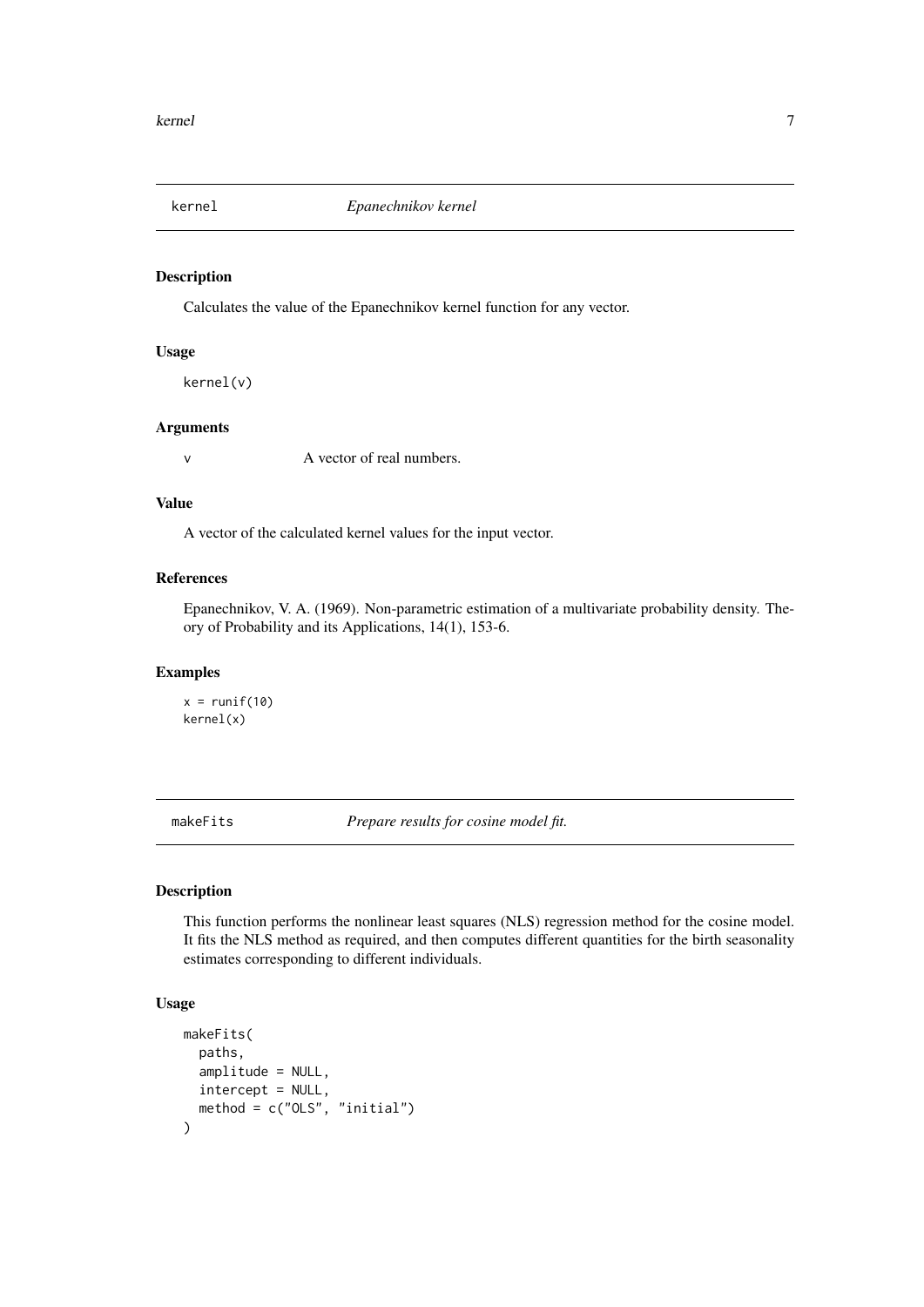#### <span id="page-7-0"></span>Arguments

| paths     | A list of data frames, where each frame contains the data for one individual.<br>Every data frame should have two columns with names 'distance' and 'oxygen'.                                                                                                                                                                                                                                                                                                                                                                        |
|-----------|--------------------------------------------------------------------------------------------------------------------------------------------------------------------------------------------------------------------------------------------------------------------------------------------------------------------------------------------------------------------------------------------------------------------------------------------------------------------------------------------------------------------------------------|
| amplitude | Initial value for the amplitude parameter for the method="initial" method.                                                                                                                                                                                                                                                                                                                                                                                                                                                           |
| intercept | Initial value for the intercept parameter for the method="initial" method.                                                                                                                                                                                                                                                                                                                                                                                                                                                           |
| method    | A character string giving the initialization for the nonlinear least squares re-<br>gression. This must be either method="initial" or method="0LS". Default<br>is method="0LS" method. method="initial" performs the nonlinear least<br>squares (NLS) regression method for the cosine model without initializing pa-<br>rameter selections. It begins with the given initial values for amplitude and in-<br>tercept. method="0LS" uses the least squares estimates (see Chazin et al. 2019)<br>as the initial parameter selection. |

#### Value

A data frame containing the following components:

| amplitude    | estimated amplitude                                                    |
|--------------|------------------------------------------------------------------------|
| intercept    | estimated intercept                                                    |
| x0           | delay of the data                                                      |
| X            | period of the data                                                     |
| birth        | birth seasonality estimate                                             |
| predictedMin | predicted minimum for the oxygen isotope variable                      |
| predictedMax | predicted maximum for the oxygen isotope variable                      |
| observedMin  | observed minimum for the oxygen isotope variable                       |
| observedMax  | observed minimum for the oxygen isotope variable                       |
| <b>MSE</b>   | mean squared error corresponding to the model fit for every individual |
| Pearson      | Pearson's $R^2$ corresponding to the model fit for every individual    |

#### Examples

```
armenia_split = split(armenia,f = armenia$ID)
amp = seq(1, 10, by=0.5)int = seq(-25, 0, by=0.5)makeFits(armenia_split,amp[1],int[1],method = "initial")
makeFits(armenia_split, method = "OLS")
```
makeFits\_initial *Prepare results for cosine model fit with given initialization for two parameters.*

#### Description

Performs the nonlinear least squares (NLS) regression method for the cosine model, with the given initial values for amplitude and intercept. It fits the NLS method as required, and then computes different quantities for the birth seasonality estimates corresponding to different individuals.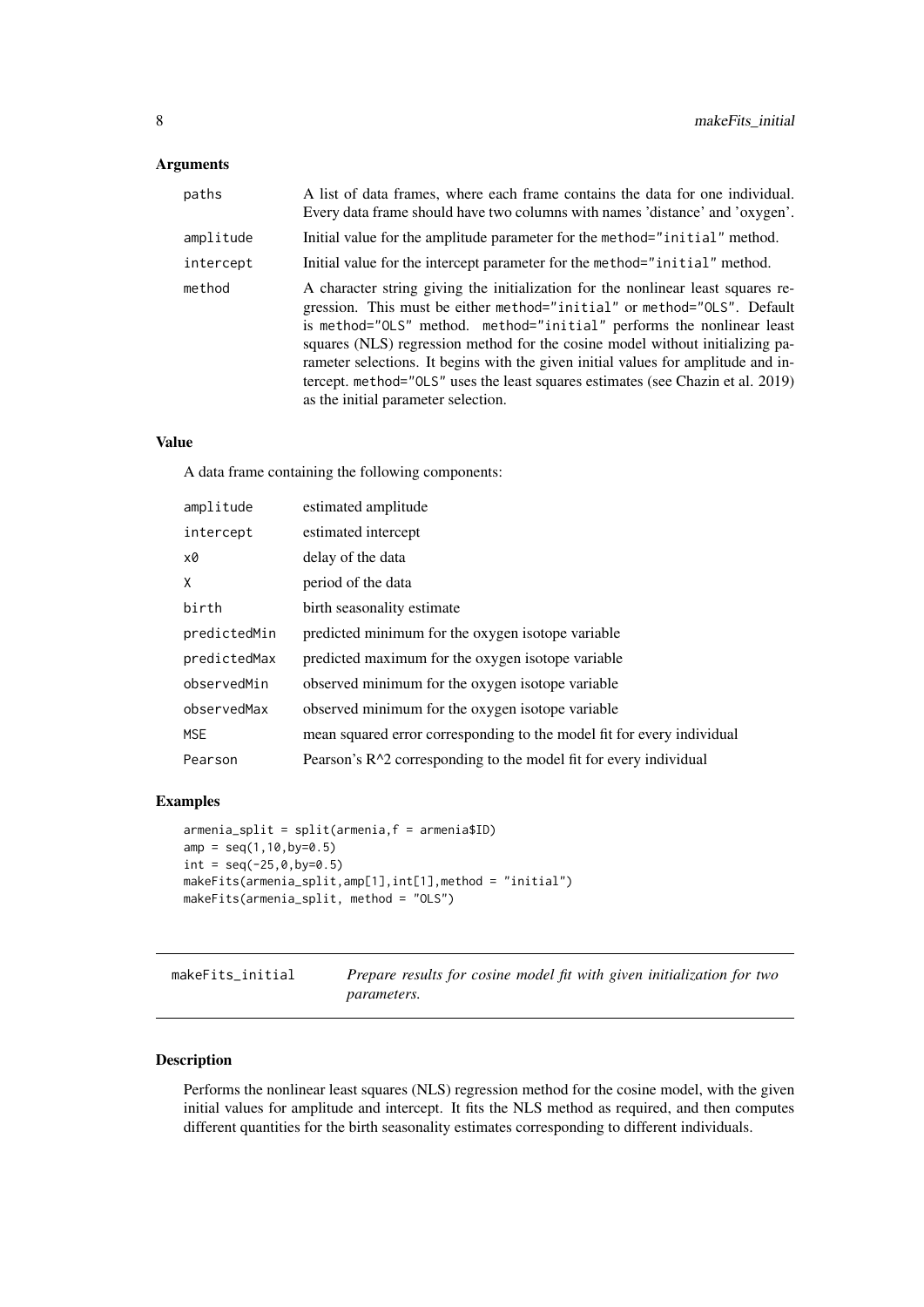#### <span id="page-8-0"></span>makeFits\_OLS 9

#### Usage

makeFits\_initial(paths, amplitude, intercept)

#### Arguments

| paths     | A list of data frames, where each frame contains the data for one individual. |
|-----------|-------------------------------------------------------------------------------|
|           | Every data frame should have two columns with names 'distance' and 'oxygen'.  |
| amplitude | Initial value for the amplitude parameter.                                    |
| intercept | Initial value for the intercept parameter.                                    |

#### Value

A data frame containing the following components:

| amplitude    | estimated amplitude                                                    |
|--------------|------------------------------------------------------------------------|
| intercept    | estimated intercept                                                    |
| x0           | delay of the data                                                      |
| X            | period of the data                                                     |
| birth        | birth seasonality estimate                                             |
| predictedMin | predicted minimum for the oxygen isotope variable                      |
| predictedMax | predicted maximum for the oxygen isotope variable                      |
| observedMin  | observed minimum for the oxygen isotope variable                       |
| observedMax  | observed minimum for the oxygen isotope variable                       |
| <b>MSE</b>   | mean squared error corresponding to the model fit for every individual |
| Pearson      | Pearson's $R^2$ corresponding to the model fit for every individual    |

#### Examples

```
armenia_split = split(armenia,f = armenia$ID)
amp = seq(1, 10, by=0.5)int = seq(-25, 0, by=0.5)makeFits_initial(armenia_split,amp[1],int[1])
```
makeFits\_OLS *Prepare results for cosine model fit with proposed initialization.*

#### Description

Performs the nonlinear least squares (NLS) regression method for the cosine model, with the proposed initialization for all the parameters. It fits the NLS method as required, and then computes different quantities for the birth seasonality estimates corresponding to different individuals.

#### Usage

makeFits\_OLS(paths)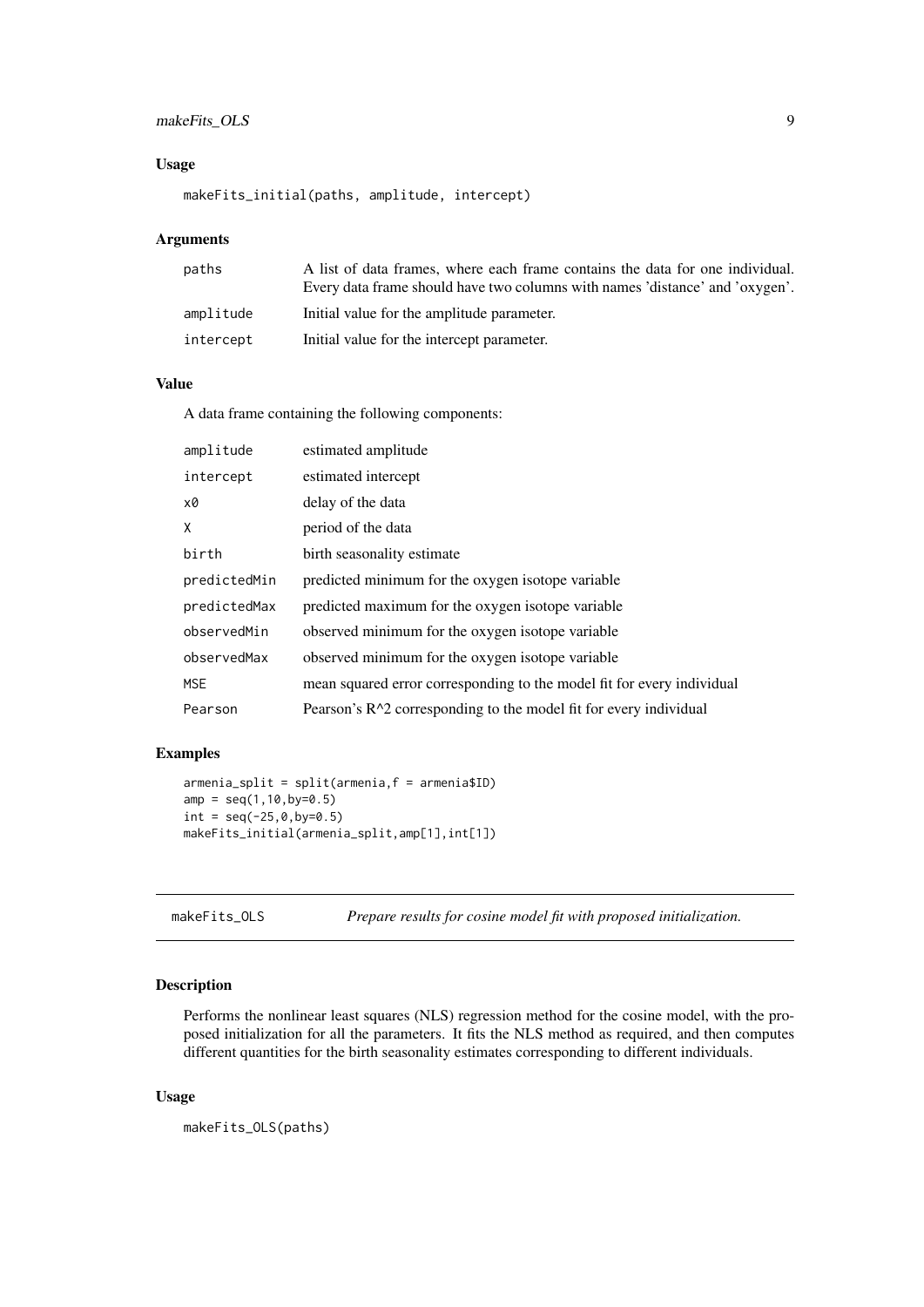#### <span id="page-9-0"></span>Arguments

| paths | A list of data frames, where each frame contains the data for one individual. |
|-------|-------------------------------------------------------------------------------|
|       | Every data frame should have two columns with names 'distance' and 'oxygen'.  |

#### Value

A data frame containing the following components:

| amplitude    | estimated amplitude                                                    |
|--------------|------------------------------------------------------------------------|
| intercept    | estimated intercept                                                    |
| x0           | delay of the data                                                      |
| X            | period of the data                                                     |
| birth        | birth seasonality estimate                                             |
| predictedMin | predicted minimum for the oxygen isotope variable                      |
| predictedMax | predicted maximum for the oxygen isotope variable                      |
| observedMin  | observed minimum for the oxygen isotope variable                       |
| observedMax  | observed minimum for the oxygen isotope variable                       |
| <b>MSE</b>   | mean squared error corresponding to the model fit for every individual |
| Pearson      | Pearson's $R^2$ corresponding to the model fit for every individual    |

#### Examples

```
armenia_split = split(armenia,f = armenia$ID)
makeFits_OLS(armenia_split)
```

| SCalgo | Splitting-Coalescence (SC) algorithm. |
|--------|---------------------------------------|
|        |                                       |

#### Description

This function performs the iterative clustering algorithm on the archaeological time series data. Detailed description can be found in Chazin et al. 2019, Supplemental Materials 1.

#### Usage

SCalgo(paths, bandwidth)

#### Arguments

| paths     | A list of data frames, where each frame contains the data for one individual.                                                                                        |
|-----------|----------------------------------------------------------------------------------------------------------------------------------------------------------------------|
|           | There should be two columns with names 'distance' and 'oxygen'.                                                                                                      |
| bandwidth | Denotes the order of the bandwidth that should be used in the splitting-coalescence<br>(SC) clustering algorithm. A value k will mean that the bandwidth used in the |
|           | algorithm is $n^k$ .                                                                                                                                                 |

#### Value

A list of vectors where each vector gives the indexes of the individuals to be assigned in the same cluster.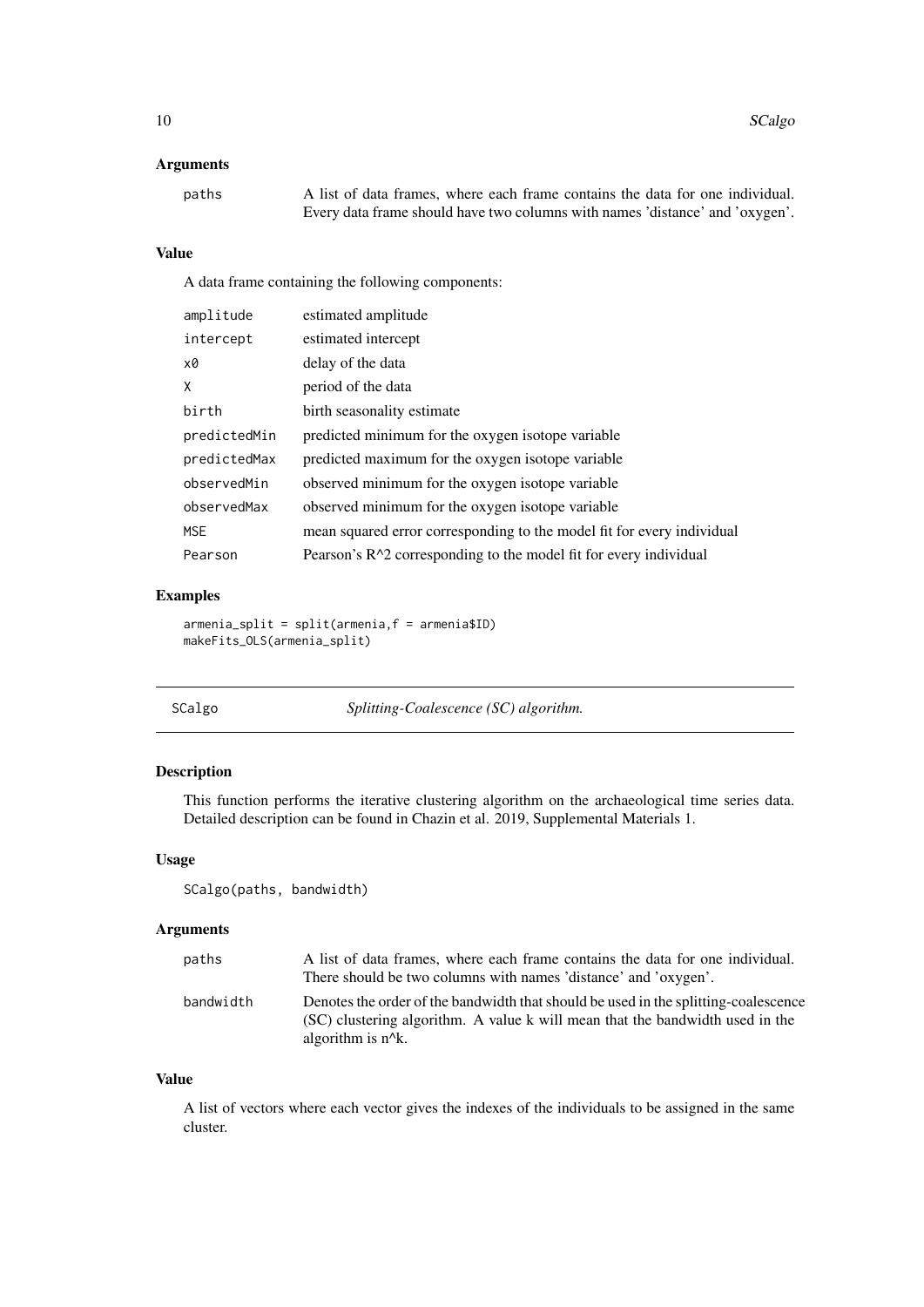#### <span id="page-10-0"></span> $SCEM$  11

#### Examples

```
## Not run:
armenia_split = split(armenia,f = armenia$ID)
band = -0.33results = SCalgo(armenia_split,bandwidth = band)
## End(Not run)
```

| SCEM | Splitting-Coalescence-Estimation Method (SCEM) for archaeological |
|------|-------------------------------------------------------------------|
|      | time series.                                                      |

#### Description

This function performs the clustering algorithm SCEM on the bivariate time series data – where one series is the distance from the cementum-enamel junction, and the other series is the value of the oxygen-18 isotope at that distance. It returns the class assignments and birth seasonality estimates for all the individuals.

The SCEM assumes that the oxygen isotope values  $(z(t))$  can be expressed as a function of  $x(t)$ , the natural logarithm of the distance from the CEJ for each of the incremental samples, scaled down by the period  $(X,$  the length of the tooth crown). In other words,

$$
z(t) = f(x(t)/X) + e(t)
$$

where the form of f is unknown and  $e(t)$  is an error process. Also, following our definition, it assumes that the value of  $x(t)/X$  that maximizes  $z(t)$  is the estimated birth seasonality.

Birth seasonality is estimated using the combined data from all individuals in a single cluster, but birth seasonality estimates for individuals in a cluster are based on individual estimates of the length of the tooth crown  $(X_k)$ .

For a detailed description of the algorithm, please see Chazin et al. 2019, Supplemental Materials 1.

#### Usage

```
SCEM(paths, bandwidth)
```
#### Arguments

| paths     | A list of data frames, where each frame contains the data for one individual.                                                                                                                |
|-----------|----------------------------------------------------------------------------------------------------------------------------------------------------------------------------------------------|
|           | There should be two columns with names 'distance' and 'oxygen'.                                                                                                                              |
| bandwidth | Denotes the order of the bandwidth that should be used in the splitting-coalescence<br>(SC) clustering algorithm. A value k will mean that the bandwidth used in the<br>algorithm is $n^k$ . |

#### Value

A list containing the following components:

| results | A data frame that has the individual information (ID, species, number of obser-  |
|---------|----------------------------------------------------------------------------------|
|         | vations in the time series), cluster assignment, estimated period, delay and the |
|         | birth seasonality estimate for every individual.                                 |
| groups  | The groups formed by the clustering algorithm                                    |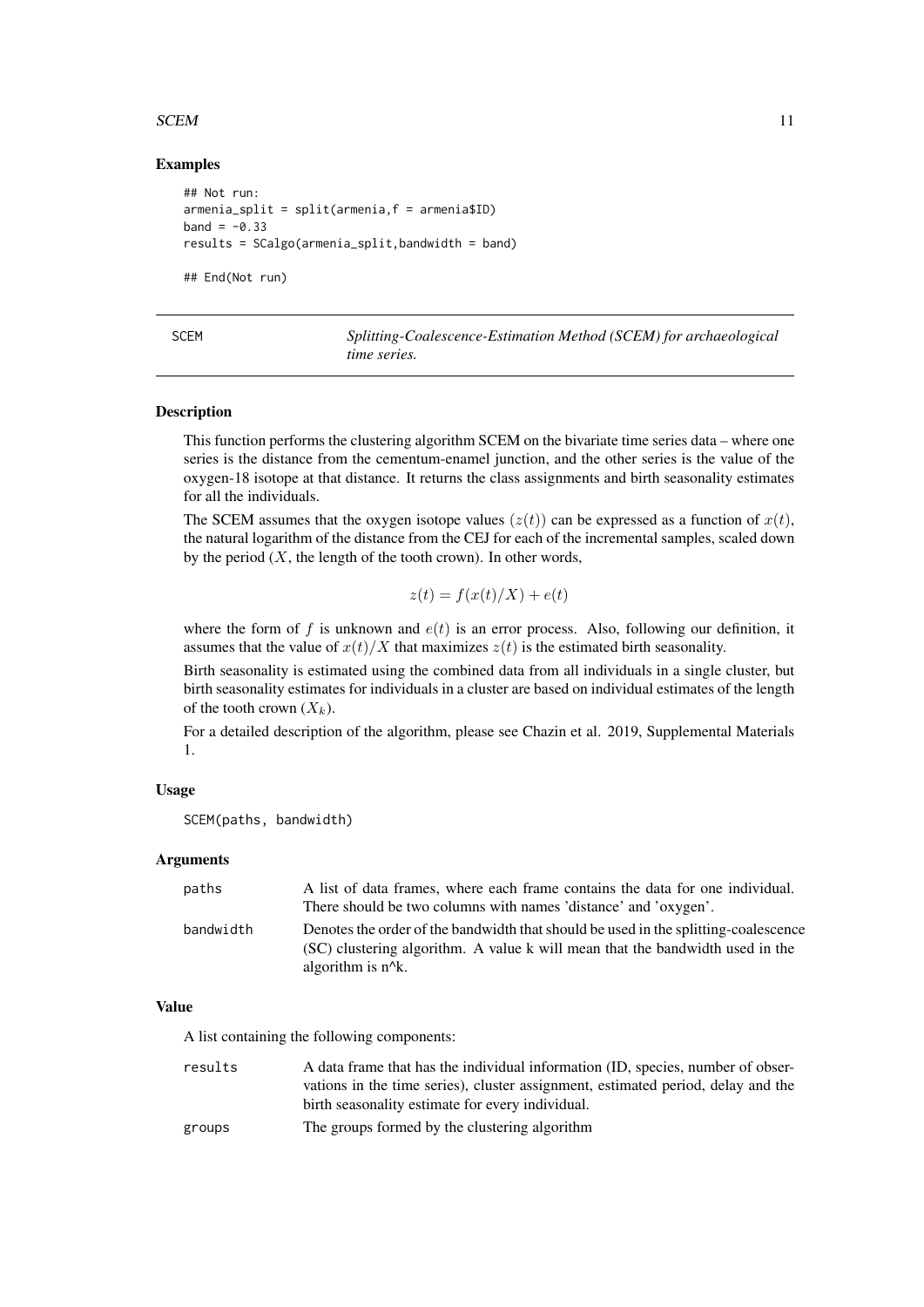#### References

Chazin, Hannah, Soudeep Deb, Joshua Falk, and Arun Srinivasan. 2019. "New Statistical Approaches to Intra-Individual Isotopic Analysis and Modeling Birth Seasonality in Studies of Herd Animals." Archaeometry 61 (2): 478–93.

#### Examples

```
## Not run:
armenia_split = split(armenia,f = armenia$ID)
results = SCEM(armenia_split, bandwidth = -0.33)
```
## End(Not run)

sineFit *Cosine model fitting*

#### Description

This function performs the updated nonlinear least squares (NLS) regression method for the cosine model (see Chazin et al. 2019).

#### Usage

sineFit(data, amplitude = NULL, intercept = NULL, method = c("OLS", "initial"))

#### Arguments

| data      | A data frame that contains the data for one individual. There should be two<br>columns with names 'distance' and 'oxygen'.                                                                                                                                                                                                                                                                                                                                                                                                           |  |
|-----------|--------------------------------------------------------------------------------------------------------------------------------------------------------------------------------------------------------------------------------------------------------------------------------------------------------------------------------------------------------------------------------------------------------------------------------------------------------------------------------------------------------------------------------------|--|
| amplitude | Initial value for the amplitude parameter for the method="initial" method.                                                                                                                                                                                                                                                                                                                                                                                                                                                           |  |
| intercept | Initial value for the intercept parameter for the method="initial" method.                                                                                                                                                                                                                                                                                                                                                                                                                                                           |  |
| method    | A character string giving the initialization for the nonlinear least squares re-<br>gression. This must be either method="initial" or method="0LS". Default<br>is method="OLS" method. method="initial" performs the nonlinear least<br>squares (NLS) regression method for the cosine model without initializing pa-<br>rameter selections. It begins with the given initial values for amplitude and in-<br>tercept. method="0LS" uses the least squares estimates (see Chazin et al. 2019)<br>as the initial parameter selection. |  |

#### Value

A fitted model object from the nls function in R:

| m           | an 'nlsModel' object incorporating the model.                                                                                                |
|-------------|----------------------------------------------------------------------------------------------------------------------------------------------|
| convInfo    | a list with convergence information                                                                                                          |
| data        | the expression that was passed to 'nls' as the data argument. The actual data<br>values are present in the environment of the 'm' component. |
| call        | the matched call with several components, notably 'algorithm'                                                                                |
| dataClasses | the "dataClasses" attribute (if any) of the "terms" attribute of the model<br>frame.                                                         |
| control     | the control 'list' used                                                                                                                      |
|             |                                                                                                                                              |

<span id="page-11-0"></span>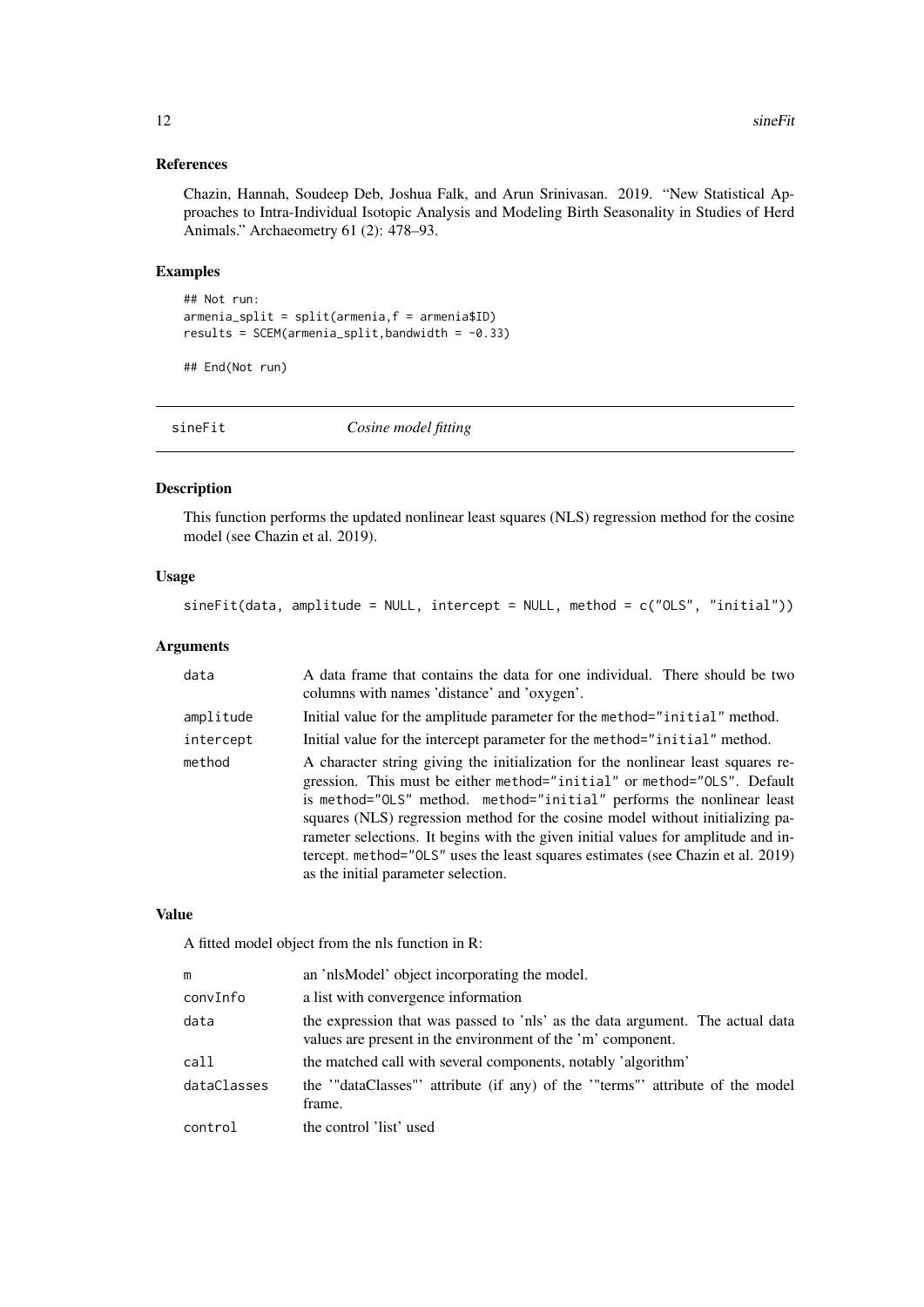#### <span id="page-12-0"></span>sine\_initial 13

#### References

Florent Baty, Christian Ritz, Sandrine Charles, Martin Brutsche, Jean-Pierre Flandrois, Marie-Laure Delignette-Muller (2015). A Toolbox for Nonlinear Regression in R: The Package nlstools. Journal of Statistical Software, 66(5), 1-21. URL http://www.jstatsoft.org/v66/i05/.

#### Examples

```
armenia_split = split(armenia,f = armenia$ID)
amp = seq(1, 10, by=0.5)int = seq(-25, 0, by=0.5)sineFit(armenia_split[[2]],amp[3],int[4],method = "initial")
sineFit(armenia_split[[1]],method = "OLS")
```
sine\_initial *Cosine model fitting with given initialization for two parameters.*

#### Description

Performs the updated nonlinear least squares (NLS) regression method for the cosine model proposed by Balasse et al. The method calculates with the proposed initial values for ampliitude and intercept, and then fits the NLS method as required.

#### Usage

sine\_initial(data, amplitude, intercept)

#### Arguments

| data      | A data frame that contains the data for one individual. There should be two |  |
|-----------|-----------------------------------------------------------------------------|--|
|           | columns with names 'distance' and 'oxygen'.                                 |  |
| amplitude | Initial value for the amplitude parameter.                                  |  |
| intercept | Initial value for the intercept parameter.                                  |  |

#### Value

A fitted model object from the nls function in R:

| m           | an 'nlsModel' object incorporating the model.                                                                                                |
|-------------|----------------------------------------------------------------------------------------------------------------------------------------------|
| convInfo    | a list with convergence information                                                                                                          |
| data        | the expression that was passed to 'nls' as the data argument. The actual data<br>values are present in the environment of the 'm' component. |
| call        | the matched call with several components, notably 'algorithm'                                                                                |
| dataClasses | the "dataClasses" attribute (if any) of the "terms" attribute of the model<br>frame.                                                         |
| control     | the control 'list' used                                                                                                                      |

#### References

Florent Baty, Christian Ritz, Sandrine Charles, Martin Brutsche, Jean-Pierre Flandrois, Marie-Laure Delignette-Muller (2015). A Toolbox for Nonlinear Regression in R: The Package nlstools. Journal of Statistical Software, 66(5), 1-21. URL http://www.jstatsoft.org/v66/i05/.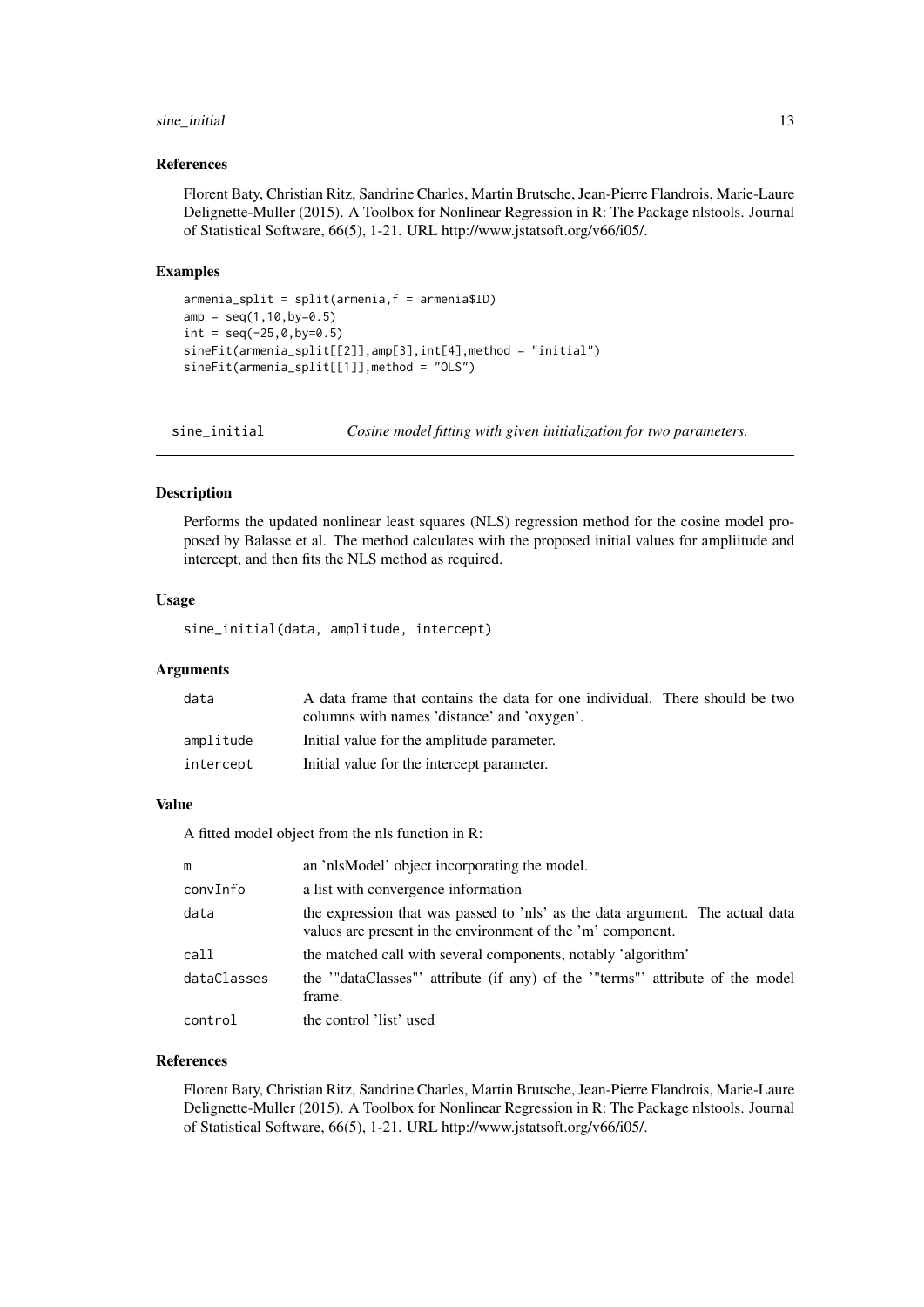#### Examples

```
armenia_split = split(armenia,f = armenia$ID)
amp = seq(1, 10, by=0.5)int = seq(-25, 0, by=0.5)sine_initial(armenia_split[[2]],amp[3],int[4])
```

| Cosine model fitting with proposed initialization.<br>sine OLS |  |
|----------------------------------------------------------------|--|
|----------------------------------------------------------------|--|

#### Description

Performs the updated nonlinear least squares (NLS) regression method for the cosine model (see Chazin et al. 2019).

#### Usage

sine\_OLS(data)

#### Arguments

data A data frame that contains the data for one individual. There should be two columns with names 'distance' and 'oxygen'.

#### Value

A fitted model object from the nls function in R:

| m           | an 'nlsModel' object incorporating the model.                                                                                                |
|-------------|----------------------------------------------------------------------------------------------------------------------------------------------|
| convInfo    | a list with convergence information                                                                                                          |
| data        | the expression that was passed to 'nls' as the data argument. The actual data<br>values are present in the environment of the 'm' component. |
| call        | the matched call with several components, notably 'algorithm'                                                                                |
| dataClasses | the "dataClasses" attribute (if any) of the "terms" attribute of the model<br>frame.                                                         |
| control     | the control 'list' used                                                                                                                      |

#### References

Florent Baty, Christian Ritz, Sandrine Charles, Martin Brutsche, Jean-Pierre Flandrois, Marie-Laure Delignette-Muller (2015). A Toolbox for Nonlinear Regression in R: The Package nlstools. Journal of Statistical Software, 66(5), 1-21. URL http://www.jstatsoft.org/v66/i05/.

#### Examples

```
armenia_split = split(armenia, f = armenia$ID)sine_OLS(armenia_split[[1]])
```
<span id="page-13-0"></span>